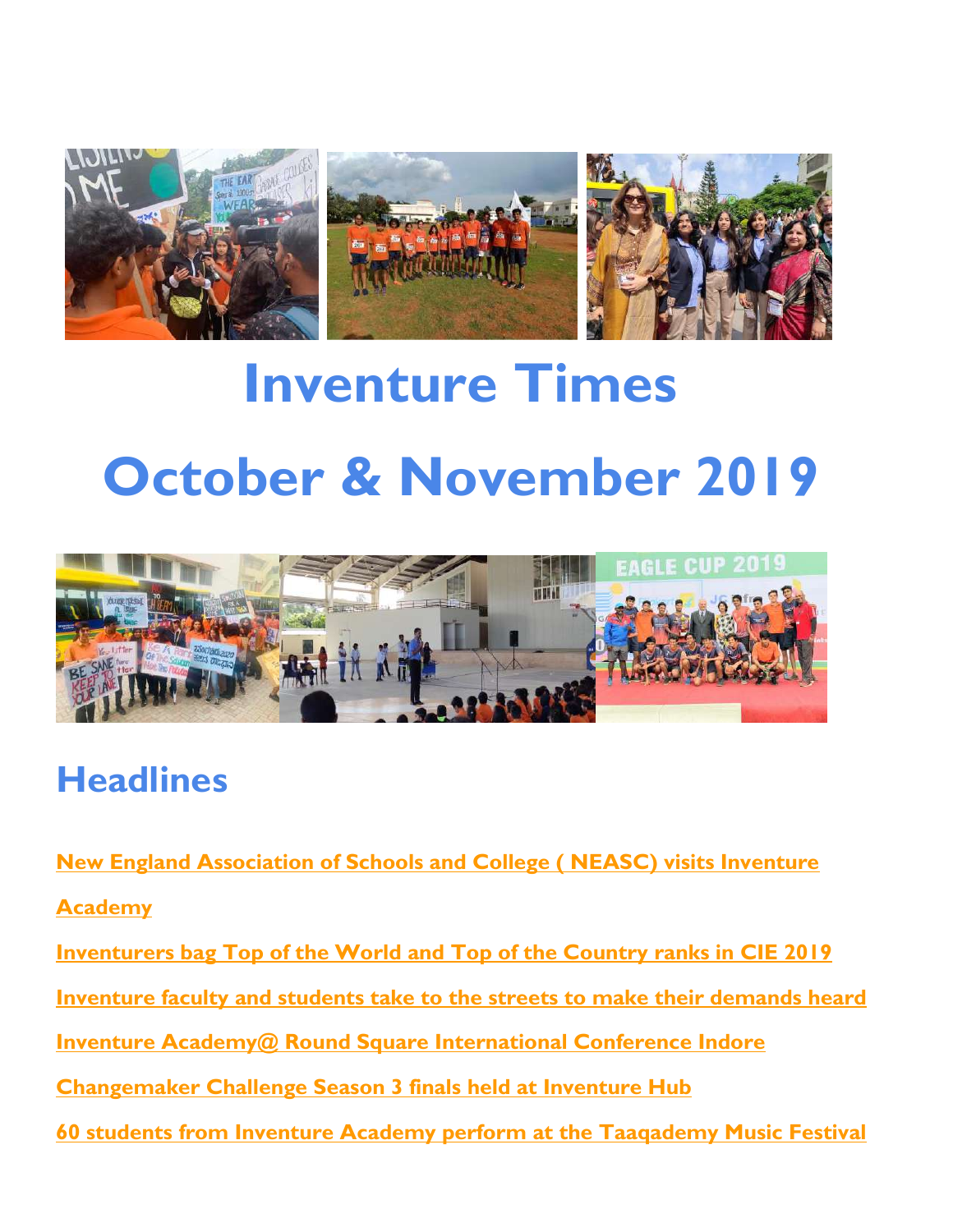**Inventure celebrates World Mental Health Day** 

**Inventurers bring home gold, silver and bronze at Candor Sports Fest The Road Not Taken Inventure Academy's Annual Musical Production 2019**

# **Highlights**

#### **NEASC visits Inventure Academy**

As a school, we constantly review the kind of learning our students need for the new world, rethink the what and the how of our approach (both in academics and beyond academics), revise our processes, and design new opportunities for our students. We ensure that our learning environment is aligned with our Core Purpose, Vision, and Values and also builds on both conceptual understanding, 21st-century skill sets and attitudes in our students. Hence our decision to benchmark ourselves against the best educational standards through a process of international accreditation (ACE -'Learning Eco-System': Learning **Architecture**, Learning **Culture**, and Learning **Ecology**) by the New England Association of Schools and Colleges [\(NEASC\)](https://cie.neasc.org/ace). The visitors were highly impressed and overwhelmed by the richness of our vision and programs. They were very appreciative of our dedication to the holistic development, safety and happiness of our students, and that we enable them to develop a confident voice to engage in issues that they see in the world around them. NEASC also applauded our "world class facilities" and the dedication of our teachers in ensuring that each and every child is learning. **As part of their Stories of Transformation, NEASC wishes to share our Changemaker/ Our Voice programs with accredited schools around the world.**

## **Learners from Inventure Academy win 3 'Top in World' & 4 'Top in India' Cambridge Outstanding Learner Awards 2019**

**Divij Gupta** wins 'Top in World' award for Mathematics three years in a row.

**Omkar Kerkar** also Tops the World in Math for AS Level.

Students from Inventure Academy have received seven Outstanding Learner awards from the Cambridge Assessment International Examinations (CAIE) to acknowledge their outstanding performance in the November 2018 and June 2019 Cambridge Examination Series. Two of the students received three 'Top in the World' awards for Mathematics while two students received 'Top in the Country (India)' awards in a range of subjects, including Computer Science, Design & Technology, Geography and Global Perspectives & Research. The Cambridge Outstanding Learner Awards Programme celebrates the success of learners taking Cambridge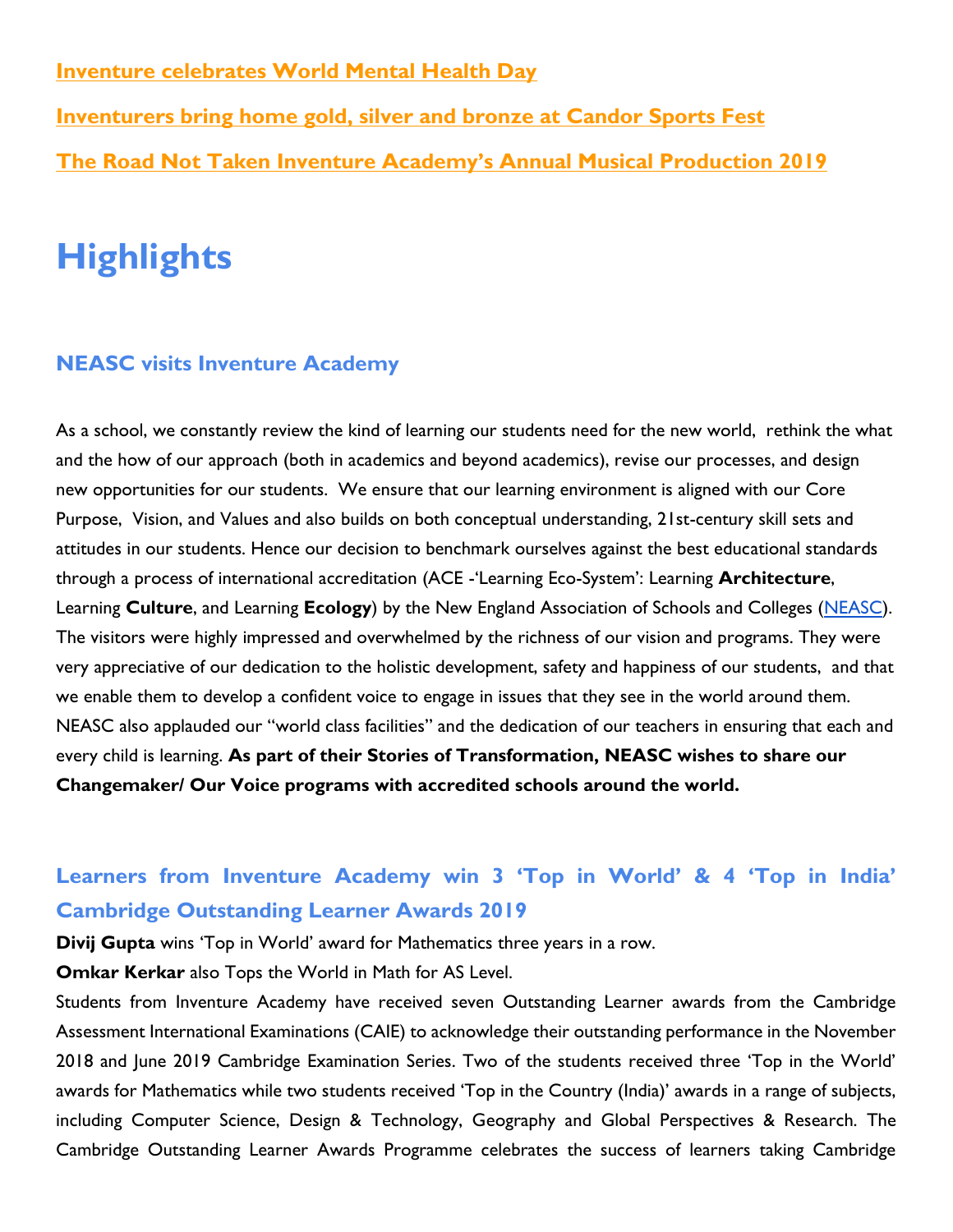examinations in over 40 countries around the world. Cambridge places learners at the centre of their international education programmes and qualifications which are inspired by the best in educational thinking. Inventure Academy Founding CEO & Managing Trustee, Nooraine Fazal said: "The results are a reflection of the enormous talent in our teaching-learning community, and Inventure's belief that every child can be a winner. We provide a nurturing environment which enables every student to strive to be the best version of themselves. We hone individual interests and strengths, in academics and beyond, while preparing them to be positive changemakers."

#### **Inventure Alumna wins Rhodes scholarship!**



Namrata Ramesh, a final year student at @UCBerkeley and graduate of @InventureAcademy Bangalore, has been selected for the prestigious @RhodesScholarship 2020. Namrata is a senior at the University of California, Berkeley, pursuing a Physics (Honors) degree.

The @RhodesScholarship is one of the most prestigious scholarships established in 1902 and is given to 100

deserving candidates from across the world. The Indian jurisdiction of the Rhodes Trust selects 5 scholars every year, and this year Namrata is the only candidate who has been selected for [#science.](https://www.facebook.com/hashtag/science?source=feed_text&epa=HASHTAG&__xts__%5B0%5D=68.ARCadmD_ce3F2BEON7Su_MV5VYiXXbZwZPb2T0dRsydVTtY5zidxp_n_rijPPRmj9DbdSNdovcGKMG5pIDEP9EFvoADAd4yEz9HMowIwq0FbpLwHyjsMA_FMJoNkLdf2aYF_DEtdUrTFNxgGg8Z6DfmWPUjgSJbkYIttWo_XKVmaaV5jPCO3WnkPGvLIP3RSaAPGfTw9AYfhbb85g_HOmZvi-hMRLyTvrWCdNSBA2yxgcE_LD-AqTKvd-JpKGXqxsAwx-HYjO7I-R36M2XaIt0JB_t1BhRCxetDDodcCKvpb6xqB63X_qzn9SuKGuCvSxASJXblguTxVp1gqCYg1ix3WMg&__tn__=%2ANK-R)

Namrata's enduring interest in the skies has led her to pursue her passion for physics. She is very passionate about diversity in [#STEM](https://www.facebook.com/hashtag/stem?source=feed_text&epa=HASHTAG&__xts__%5B0%5D=68.ARCadmD_ce3F2BEON7Su_MV5VYiXXbZwZPb2T0dRsydVTtY5zidxp_n_rijPPRmj9DbdSNdovcGKMG5pIDEP9EFvoADAd4yEz9HMowIwq0FbpLwHyjsMA_FMJoNkLdf2aYF_DEtdUrTFNxgGg8Z6DfmWPUjgSJbkYIttWo_XKVmaaV5jPCO3WnkPGvLIP3RSaAPGfTw9AYfhbb85g_HOmZvi-hMRLyTvrWCdNSBA2yxgcE_LD-AqTKvd-JpKGXqxsAwx-HYjO7I-R36M2XaIt0JB_t1BhRCxetDDodcCKvpb6xqB63X_qzn9SuKGuCvSxASJXblguTxVp1gqCYg1ix3WMg&__tn__=%2ANK-R) fields and multimedia storytelling, and has combined both interests by starting "The @STEMinist Chronicles" ([www.steministchronicles.com\)](http://www.steministchronicles.com/?fbclid=IwAR26mxMyrJJR966Tg8756Kic2285rjfUCvNhhhRaWP_gHqz5EkfCks4kNog), an organization that currently uses photo essays to tell the stories of [#womeninSTEM.](https://www.facebook.com/hashtag/womeninstem?source=feed_text&epa=HASHTAG&__xts__%5B0%5D=68.ARCadmD_ce3F2BEON7Su_MV5VYiXXbZwZPb2T0dRsydVTtY5zidxp_n_rijPPRmj9DbdSNdovcGKMG5pIDEP9EFvoADAd4yEz9HMowIwq0FbpLwHyjsMA_FMJoNkLdf2aYF_DEtdUrTFNxgGg8Z6DfmWPUjgSJbkYIttWo_XKVmaaV5jPCO3WnkPGvLIP3RSaAPGfTw9AYfhbb85g_HOmZvi-hMRLyTvrWCdNSBA2yxgcE_LD-AqTKvd-JpKGXqxsAwx-HYjO7I-R36M2XaIt0JB_t1BhRCxetDDodcCKvpb6xqB63X_qzn9SuKGuCvSxASJXblguTxVp1gqCYg1ix3WMg&__tn__=%2ANK-R)

At Inventure Academy, Namrata was a member of the Student Council as the Beyond Academics Captain for the whole school, and was an active participant in Inventure's Model United Nations (MUN), Our Lakes Our Voice and Community Outreach programs. She believes that her wide reading and her experience gained through debating and MUN that she was exposed to at Inventure Academy has helped her to communicate her passion for science and share her worldview on diversity with a larger audience.

Read more [http://bit.ly/3360oS4](https://l.facebook.com/l.php?u=https%3A%2F%2Fbit.ly%2F3360oS4%3Ffbclid%3DIwAR3MMB2hmQxhXdauqoQSg8-zW-TUdJy4gRzQb2SVLAVrsoSKmZdL3quOdmI&h=AT3sJ11XT2U9xFfT50Qe13DeuDF4ZG_7rcLvsbybV1yAUv6gNzUcHldpoXBdemW5MjXUgeCN_j5PnkRAhhTrV3AdmgkdL02mvn9TBf79U_FvwuL85Q5awGMxFbRBFXFf2-HjhREa5e5kFrfrFmdO9yozVoasINZ_1vNVAmGFJK0YP9BU-lUD0_u-rWIQ1VYWAfXLm7hb94If593ohtUPlU0CfJ5Kgdl_UfBh1nKMNEfcPAAM5cvB1vW_B6DsgsS9SQe7K82fN1rGUWCrW3vPanlUAE7OfPa2OFpnlpORn7LRLnDlqEpneN8lYhghRkddlcwW9Fbn_DDkqC86m9kfceXgETvClwES6j7MiefsDZeBImWS9TyOC2VUb5NMmbFOorZRFWyUhZ-cLhMOcRmuxEZceXSwU0V0Y1jzZSdwYhk2_6vqut88uaKmaWyHc3RzGiZi54G5Zo88kldOueF9l6fysV2FdkK8_S2mATcyfpTdOUKJQWE3W8GYtPjwmiIuv05exDhAkp6yx3N-KAjemOLAlpf6UAkUDll4YlLQpCmwoaZtRFf5_h8-geL2br5Fo07ePxP0PKk-ca4H15gPIXueJ_XXmxRZ4_sS4QJtjRm1gonWaRb1VSWkkTveBfpLiAE)

# **Beyond Academics**

**Inventurers participate in peaceful protest together with Mahadevapura Demands**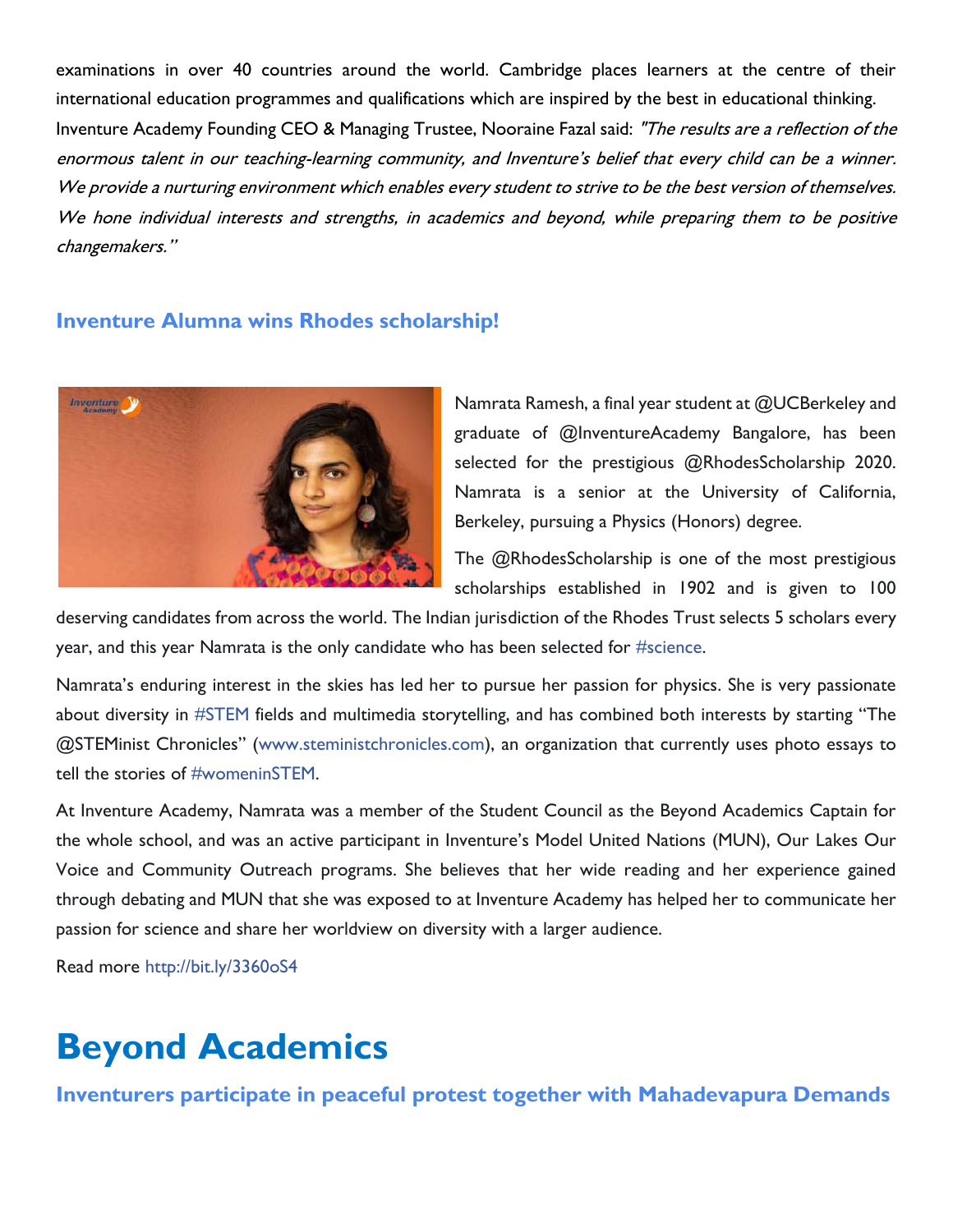

Inventure students & faculty took to the streets on a peaceful protest against the pathetic condition of roads and infrastructure on SH-35 the Sarjapur - Whitefield stretch of the popular corridor for schools in East Bangalore. Joining hands with Whitefield Rising and other concerned citizens and schools of the area our students carried posters with powerful messages and slogans clearly stating our demands.

Nooraine also opined on air on the pathetic condition of SH-35 and poor road infrastructure on one of the major corridors for schools. Despite promises made by elected representatives there has been no improvement on this stretch of the Sarjapur-Whitefield Road making it an agonising experience every day for commuters.

Watch her interview with the Newshour: [https://bit.ly/2Muw5PZ](https://bit.ly/2Muw5PZ?fbclid=IwAR3ydFpT-sAMpv2dpSAgBs73KdiiDfOTe-XI7lv-n4BnF2skSIXPm65-7OY)

We also made headlines together with [#WhitefieldRising](https://www.facebook.com/hashtag/whitefieldrising?source=feed_text&epa=HASHTAG&__xts__%5B0%5D=68.ARBPBoftM6gLA9bSwDVrTA1jpFZQrLOcEZUiXKbT_6akdrD4EiHRDFtSA1xw7vJQthPCTcmL9vGD2pg-d2sQbvn2tQuIwu4m56XoQNPseiaHYw3Wdmo26xoE_2kCFxRvkqyOrJzncLV1V3CIZhgxp4fJgevj45BxL1oTP-6l5bNuxq9BcAINlB5pWT9nhgzbwXiKcc4QD0_yTtDnFqvVwrmlc1HID5BldV1JS0ZjMkJs8kSdjGeh7APxX42G4uoTIxjARhNToYwDInjpIBZG6NJCDAF02qVS58wByJNA4OhBgxyuaAlp81SFBHyS9W2Vo61y6AMfCLDorU0UCSrfxDEXuQ&__tn__=%2ANK-R) on the issues of poor civic management and failure of elected representatives to live up to their promises.

#TimesofIndia: https://tinyurl.com/rljzt7t [#IndianExpress](https://www.facebook.com/hashtag/indianexpress?source=feed_text&epa=HASHTAG&__xts__%5B0%5D=68.ARBPBoftM6gLA9bSwDVrTA1jpFZQrLOcEZUiXKbT_6akdrD4EiHRDFtSA1xw7vJQthPCTcmL9vGD2pg-d2sQbvn2tQuIwu4m56XoQNPseiaHYw3Wdmo26xoE_2kCFxRvkqyOrJzncLV1V3CIZhgxp4fJgevj45BxL1oTP-6l5bNuxq9BcAINlB5pWT9nhgzbwXiKcc4QD0_yTtDnFqvVwrmlc1HID5BldV1JS0ZjMkJs8kSdjGeh7APxX42G4uoTIxjARhNToYwDInjpIBZG6NJCDAF02qVS58wByJNA4OhBgxyuaAlp81SFBHyS9W2Vo61y6AMfCLDorU0UCSrfxDEXuQ&__tn__=%2ANK-R) : [https://bit.ly/2ptNKhQ](https://bit.ly/2ptNKhQ?fbclid=IwAR2IyhOzA22PvVmDlXbd0GgI1kX5COQqOUjckoCP4dmRlim78VFFJKoh32o) [#DeccanHerald](https://www.facebook.com/hashtag/deccanherald?source=feed_text&epa=HASHTAG&__xts__%5B0%5D=68.ARBPBoftM6gLA9bSwDVrTA1jpFZQrLOcEZUiXKbT_6akdrD4EiHRDFtSA1xw7vJQthPCTcmL9vGD2pg-d2sQbvn2tQuIwu4m56XoQNPseiaHYw3Wdmo26xoE_2kCFxRvkqyOrJzncLV1V3CIZhgxp4fJgevj45BxL1oTP-6l5bNuxq9BcAINlB5pWT9nhgzbwXiKcc4QD0_yTtDnFqvVwrmlc1HID5BldV1JS0ZjMkJs8kSdjGeh7APxX42G4uoTIxjARhNToYwDInjpIBZG6NJCDAF02qVS58wByJNA4OhBgxyuaAlp81SFBHyS9W2Vo61y6AMfCLDorU0UCSrfxDEXuQ&__tn__=%2ANK-R) : [https://bit.ly/2OZgJVm](https://bit.ly/2OZgJVm?fbclid=IwAR2hMCJn7MH_PuF1BAQFxzJNJbkHTU5-UE3ym14fIy_lloAo6Gu_AzTekTM) [#BangaloreMirror](https://www.facebook.com/hashtag/bangaloremirror?source=feed_text&epa=HASHTAG&__xts__%5B0%5D=68.ARBPBoftM6gLA9bSwDVrTA1jpFZQrLOcEZUiXKbT_6akdrD4EiHRDFtSA1xw7vJQthPCTcmL9vGD2pg-d2sQbvn2tQuIwu4m56XoQNPseiaHYw3Wdmo26xoE_2kCFxRvkqyOrJzncLV1V3CIZhgxp4fJgevj45BxL1oTP-6l5bNuxq9BcAINlB5pWT9nhgzbwXiKcc4QD0_yTtDnFqvVwrmlc1HID5BldV1JS0ZjMkJs8kSdjGeh7APxX42G4uoTIxjARhNToYwDInjpIBZG6NJCDAF02qVS58wByJNA4OhBgxyuaAlp81SFBHyS9W2Vo61y6AMfCLDorU0UCSrfxDEXuQ&__tn__=%2ANK-R) : [https://bit.ly/35NSYFF](https://bit.ly/35NSYFF?fbclid=IwAR2rkKWUn5Wa1BLhsajgYOQAH02GfwrK_BLHrps4A0XZUrl9HBzU3VvZEYk)



# **Changemaker Challenge Team Places first at a National Competition**

[InventureAcademy's](https://www.facebook.com/hashtag/inventureacademy?epa=HASHTAG) [Changemaker Challenge](https://www.facebook.com/hashtag/changemakerchallenge?epa=HASHTAG) Team Joule Thieves consisting of Vikram Mishra, Dhriti Naidu and Amrit Archarya ( all Grade 12 ) placed first at a national competition, [TeenTurks](https://www.facebook.com/hashtag/teenturks?epa=HASHTAG) this year from over 1400 contestants.

The project submitted was a lamp that can run off residual energy left in disposed AA batteries.

Way to go Inventure Academy Changemakers!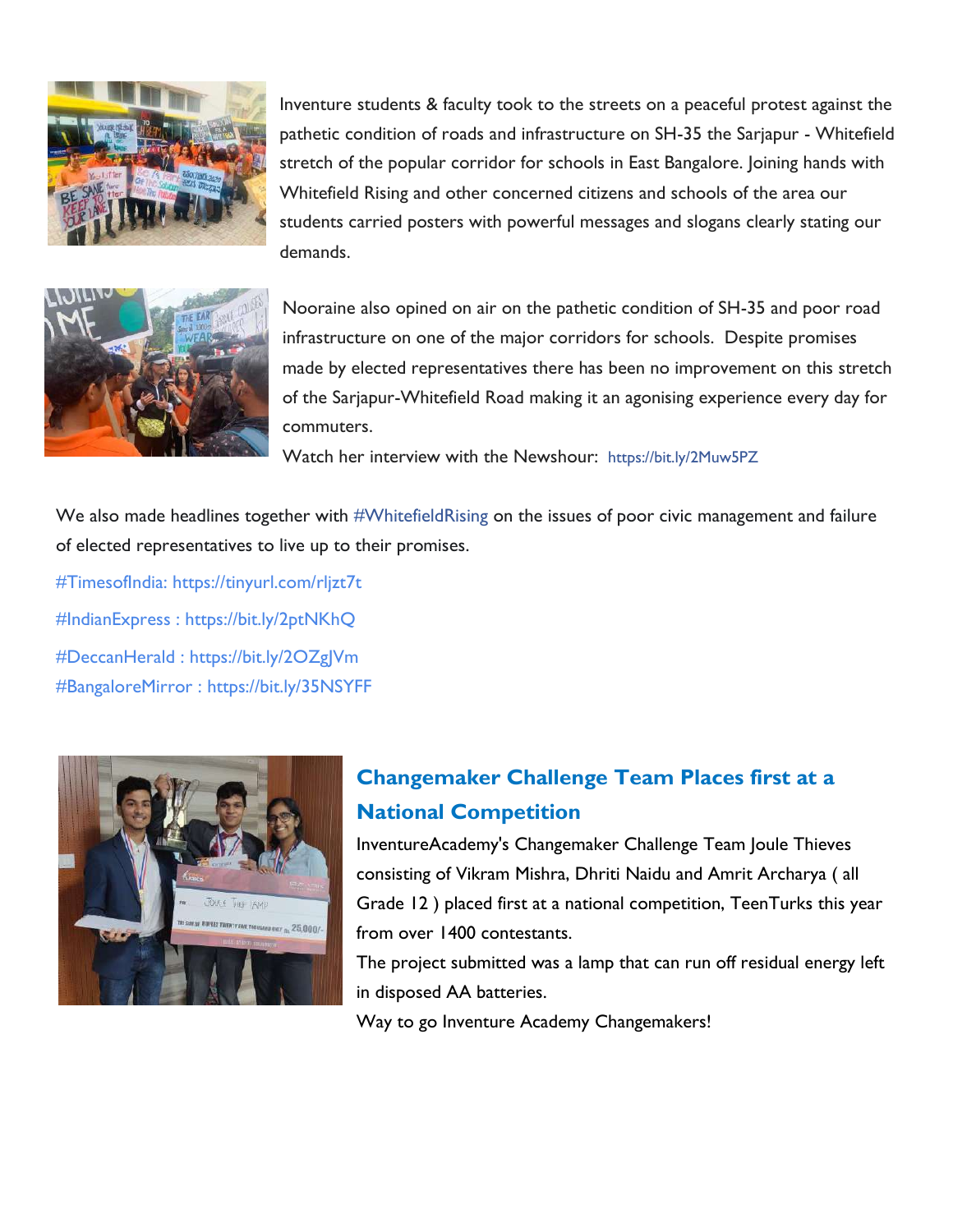

#### **Inventurers@Taaqedemy Music Festival 2019**

60 students from Inventure Academy performed at the Taaqademy Music Festival. Teams that participated were: Summer of '69, Java Jive, What a Wonderful World and For Whom the Bells Toll. The Middle School band and choir impressed with their wonderful rendition of Bryan Adams' Summer of '69. It was the single largest group performance on any stage through the festival – with 35+

performers!

### **Annual Production 2019 The Road Not Taken captures hearts**

The Road Not Taken Inventure Aacdemy's Annual Production exploded on stage to a packed house during the last week of November.

This play culminated six months of hard work put in by our middle and senior school. Everybody from artists to actors, marketing POD and musicians put in their absolute best to bring this stunningly intricate show to fruition. Whether it was staying long hours after school, or going the extra mile testing the website for bugs, our students went all the way in making sure this production was a roaring success.

There was superb music. There was spectacular dance. There was unforgettable drama. There was a story that we could all relate with... The combination rocked the stage at the Inventure Hub.

In the words of one of the parents, " Inventure Academy can give broadway a run for their money"All the characters on stage played their parts to the hilt and the audience was left spellbound. As the life of protagonist Faruq unfolded on the stage, the audience was given the power to help facilitate his life choices. A never before tried theatrical genre at Inventure Academy the interactive drama was appreciated by one and all.



### **Parent Webinar on Adolescents and Mental Health**

An interactive and informative webinar for parents was conducted by Dr. Priya Raghavan from CADABAMS. Dr. Priya is trained extensively in the UK. She has over 18 years of experience in Psychiatry. CADABAMS is a leading residential psychiatric rehabilitation centre in India that caters to patients with a variety of psychiatric disorders like schizophrenia, bipolar disorder and depression. Topics that the Webinar included were: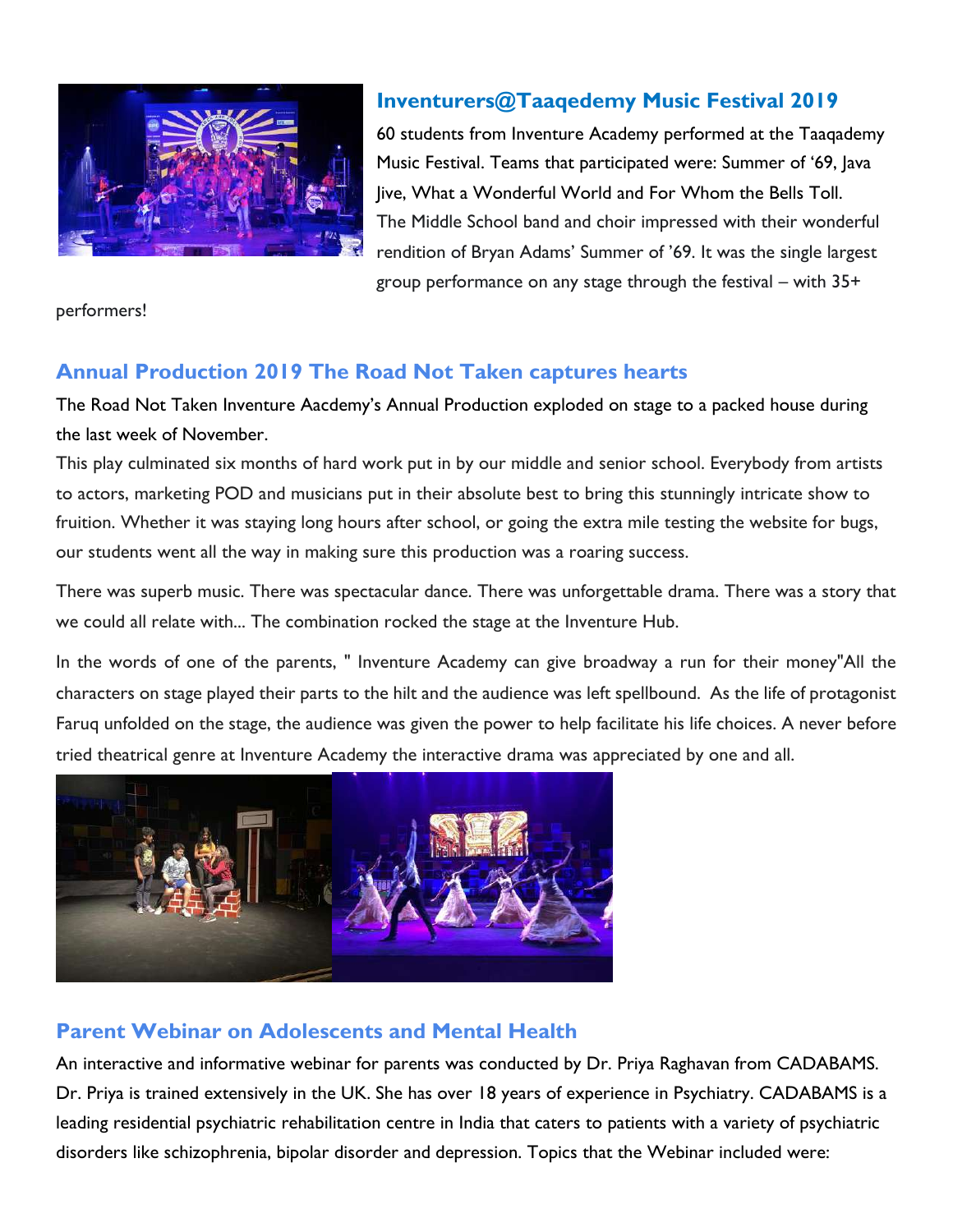- -Self-harm and suicide on the rise in India amongst adolescents.
- -Factors contributing toward this.
- -Symptoms to watch out for in your adolescent.
- -What can I do to help my adolescent?
- -What can we do as a community to help reduce self-harm and suicide amongst adolescents.
- -Stigma around mental health in India.
- -Whom to reach out to in case of any concern.

# **Sports**

#### **Pre primary Sports Day celebrated at Inventure Academy**

The Inventure Hub resounded with the voices of excited and happy kindergarteners on Pre Primary Sports Day. The day was flagged off amidst enthusiasm and excitement. The children completed the walk past waving pom poms of shimmering hues. This was followed by a short yoga display by K2 children and a colourful drill/dance display by KI and PreK. Gross and fine motor skill development, eye hand coordination was taken into account in the planning of the races. Parents also had fun participating in tug of war. The day ended with prize distribution.



#### **Inventure Academy @ CANDOR Sports Fest**

Inventure Academy brought home gold, silver and bronze at the Candor Sports Fest- Swimming 2019-20. 23 students from Inventure Academy took part in the event under different categories. In total Inventure bagged 11 Gold, 6 Silver, 6 Bronze. 3 of Inventure swimmers won the Individual Championship ! A total of 23 schools participated in the meet.

#### **Individual Champions**

- 1 Aryan Chowdhury Grade 12 & below Boys
- 2 Vaania Kapoor Grade 12 & below Girls
- 3 Yokesh Manivannan Grade 10 & below Boys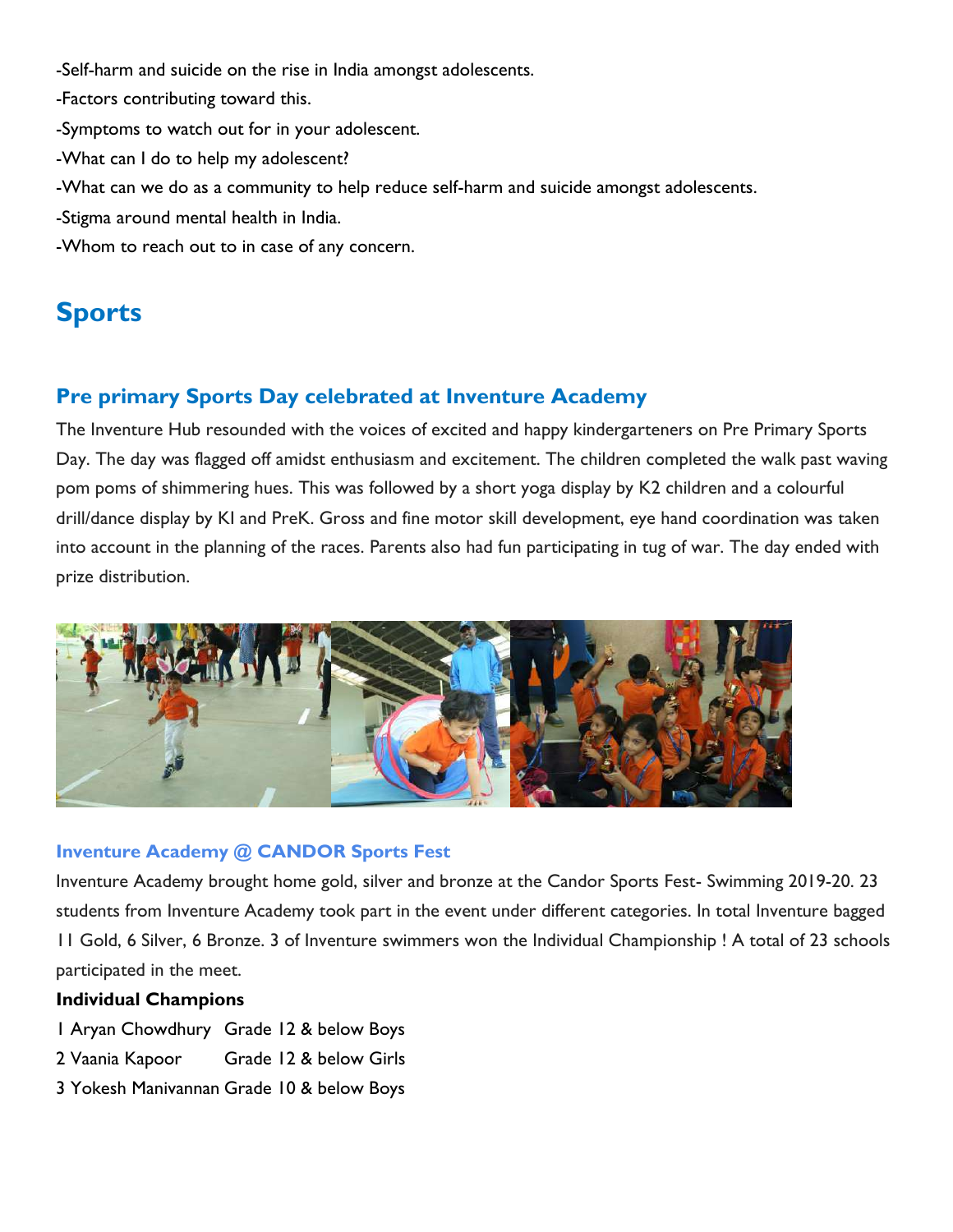

Inventure Academy was also invited to participate in the **Candor Inter School Sports Fest - Athletics**, conducted by Candor International School. There were 18 schools which participated at the meet. 16 students from Inventure Academy took part in the event under different categories.



# **Inventure @ Eagle Cup Indus Sports Fest 2019**

Inventurers were at their best at the Eagle Cup - Indus Sports Fest 2019 Here are the results: **Football** Grade 12 & below boys - Winners Grade 9 & below boys - Runners Up Grade 12 & below girls-Semifinalist

#### **Basketball**

Grade 12 & below girls- Runners Up

Grade 12 & below boys - Semifinalist

#### **Cricket**

Grade 12 & below boys-Runners up

Grade 6 & below boys - Semifinalist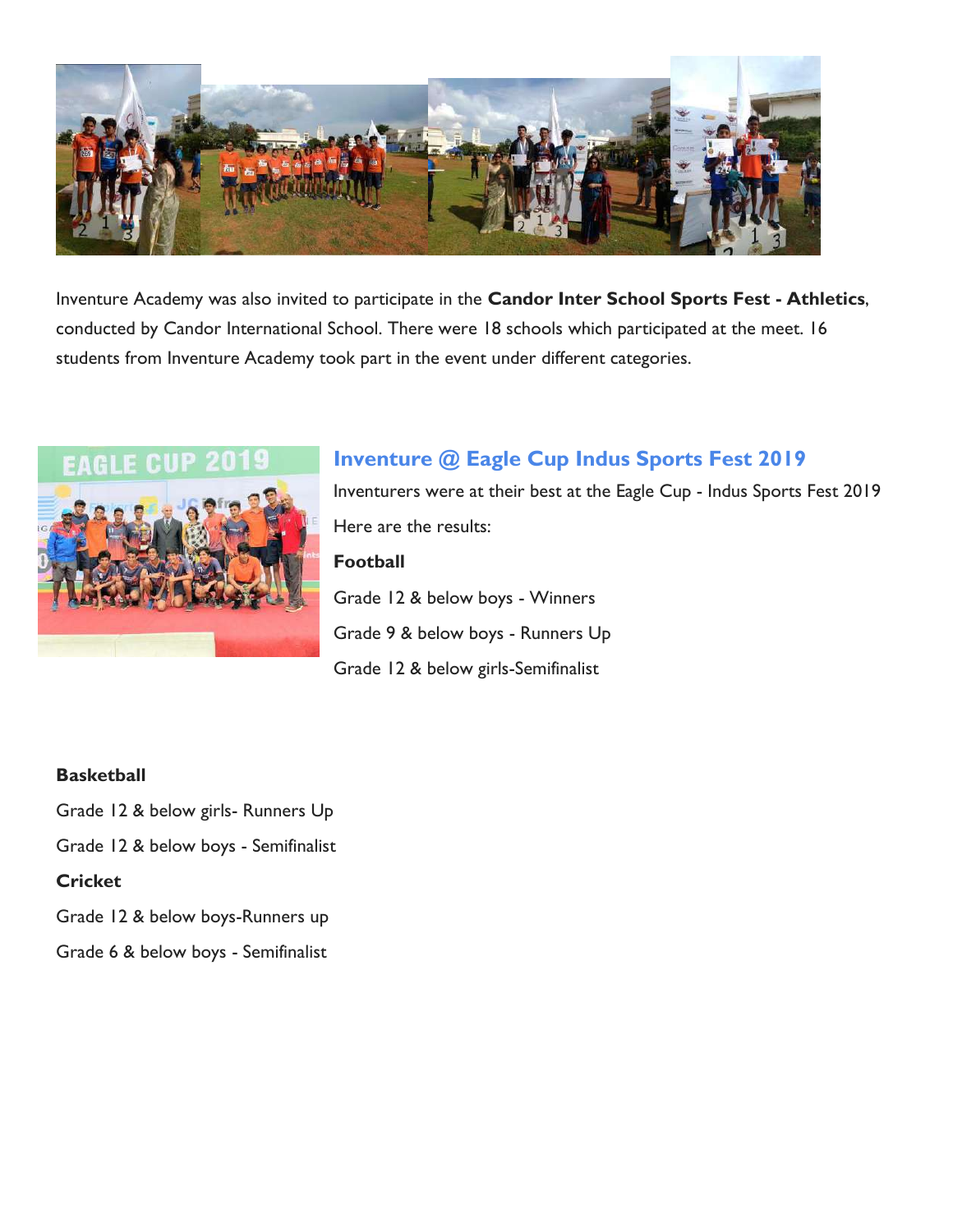

**[InventureAcademy](https://www.facebook.com/hashtag/inventureacademy?source=feed_text&epa=HASHTAG&__xts__%5B0%5D=68.ARBn54bHr_jfjpbmUMeSwqFWQZfxsu727flv0pwfD1RwxJUSe-2VuVYwh3Q7coYFHVPjDYRk9_dmjHEJlWgZp1IJJeRsq9vX_Tzz9GzhynveGmtAvcQIv9VlkePpGOZvBm0s5uvC_sV1Gbb9oexphcigLa4jf89EliflvRp0vxr980s7Lh4WAsmjdyyzwqherKcSwHGcntIVSs0dWAegN56CPQWuM8T7hhAgSOw2qdoWWYG2A0wYaPGMI9kPnfKLqwjxq_NK56KxoFFHFP1Kxxu2NEB1EhfcZsG_izpYMfWM3ktsH6aCwEIiC6RKc5cZSlYnCkaXXRCGyoPz8aWkOnetNA&__tn__=%2ANK-R) participated in the [TableTennis](https://www.facebook.com/hashtag/tabletennis?source=feed_text&epa=HASHTAG&__xts__%5B0%5D=68.ARBn54bHr_jfjpbmUMeSwqFWQZfxsu727flv0pwfD1RwxJUSe-2VuVYwh3Q7coYFHVPjDYRk9_dmjHEJlWgZp1IJJeRsq9vX_Tzz9GzhynveGmtAvcQIv9VlkePpGOZvBm0s5uvC_sV1Gbb9oexphcigLa4jf89EliflvRp0vxr980s7Lh4WAsmjdyyzwqherKcSwHGcntIVSs0dWAegN56CPQWuM8T7hhAgSOw2qdoWWYG2A0wYaPGMI9kPnfKLqwjxq_NK56KxoFFHFP1Kxxu2NEB1EhfcZsG_izpYMfWM3ktsH6aCwEIiC6RKc5cZSlYnCkaXXRCGyoPz8aWkOnetNA&__tn__=%2ANK-R) Tournament 2019 at [SharanyaNarayani.](https://www.facebook.com/hashtag/sharanyanarayani?source=feed_text&epa=HASHTAG&__xts__%5B0%5D=68.ARBn54bHr_jfjpbmUMeSwqFWQZfxsu727flv0pwfD1RwxJUSe-2VuVYwh3Q7coYFHVPjDYRk9_dmjHEJlWgZp1IJJeRsq9vX_Tzz9GzhynveGmtAvcQIv9VlkePpGOZvBm0s5uvC_sV1Gbb9oexphcigLa4jf89EliflvRp0vxr980s7Lh4WAsmjdyyzwqherKcSwHGcntIVSs0dWAegN56CPQWuM8T7hhAgSOw2qdoWWYG2A0wYaPGMI9kPnfKLqwjxq_NK56KxoFFHFP1Kxxu2NEB1EhfcZsG_izpYMfWM3ktsH6aCwEIiC6RKc5cZSlYnCkaXXRCGyoPz8aWkOnetNA&__tn__=%2ANK-R)**

Here are the results:

Grade 9 below Singles

- Raahil Gore (Boys) - semifinalist

- Asavari Agrawal (Girls)- first place

Grade 9 below doubles

- Asavari Agrawal & Karnika Karthick (Girls) first place
- Saanvi Huria & Anoushka Mohan (Girls) second place



### **Inventurer Srinidhi Sudhir at U-10 Chess Tournament**

Srinidhi Sudhir (Grade 4) stood first after winning all 5 rounds in the Under 10 chess tournament held by Rainbow Club kids library at Malleswaram .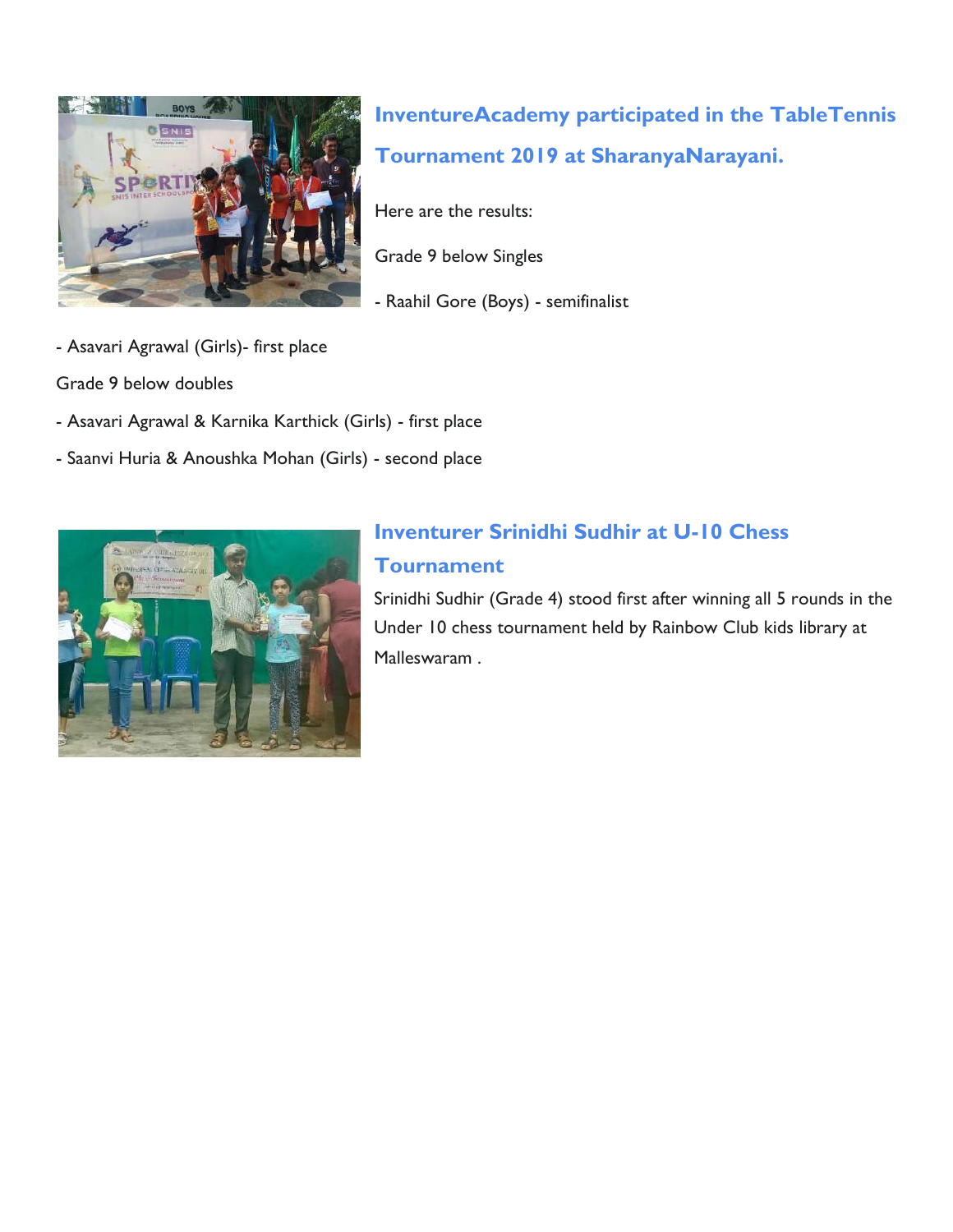

# **Sanjana Devineni won AITA Super Series under-14 in Kolkata**

Sanjana Devineni has won both **Singles and Doubles in the AITA Super Series Under-14 conducted by Shyambazar Tennis Club, Kolkata** beating both No 1 and No 2 seeded of the Tournament.



### **Stuthii wins at KGA Junior Development Tournament**

[InventureAcademy'](https://www.facebook.com/hashtag/inventureacademy?epa=HASHTAG)s [Stuthii Kaveriamma](https://www.facebook.com/hashtag/stuthiikaveriamma?epa=HASHTAG) Kallangada secured 2nd place in the [KGA](https://www.facebook.com/hashtag/kga?epa=HASHTAG) - Junior Development Tournament.

# **Wider World**

### **Inventure Academy@ Round Square International Conference Indore**

Inventure Academy participated in the **Round Square International Conference** hosted by The Emerald Heights International School, Indore, Madhya Pradesh**.** Over 1000 students from all over the world converged at this conference to share learning, experiences, and friendship.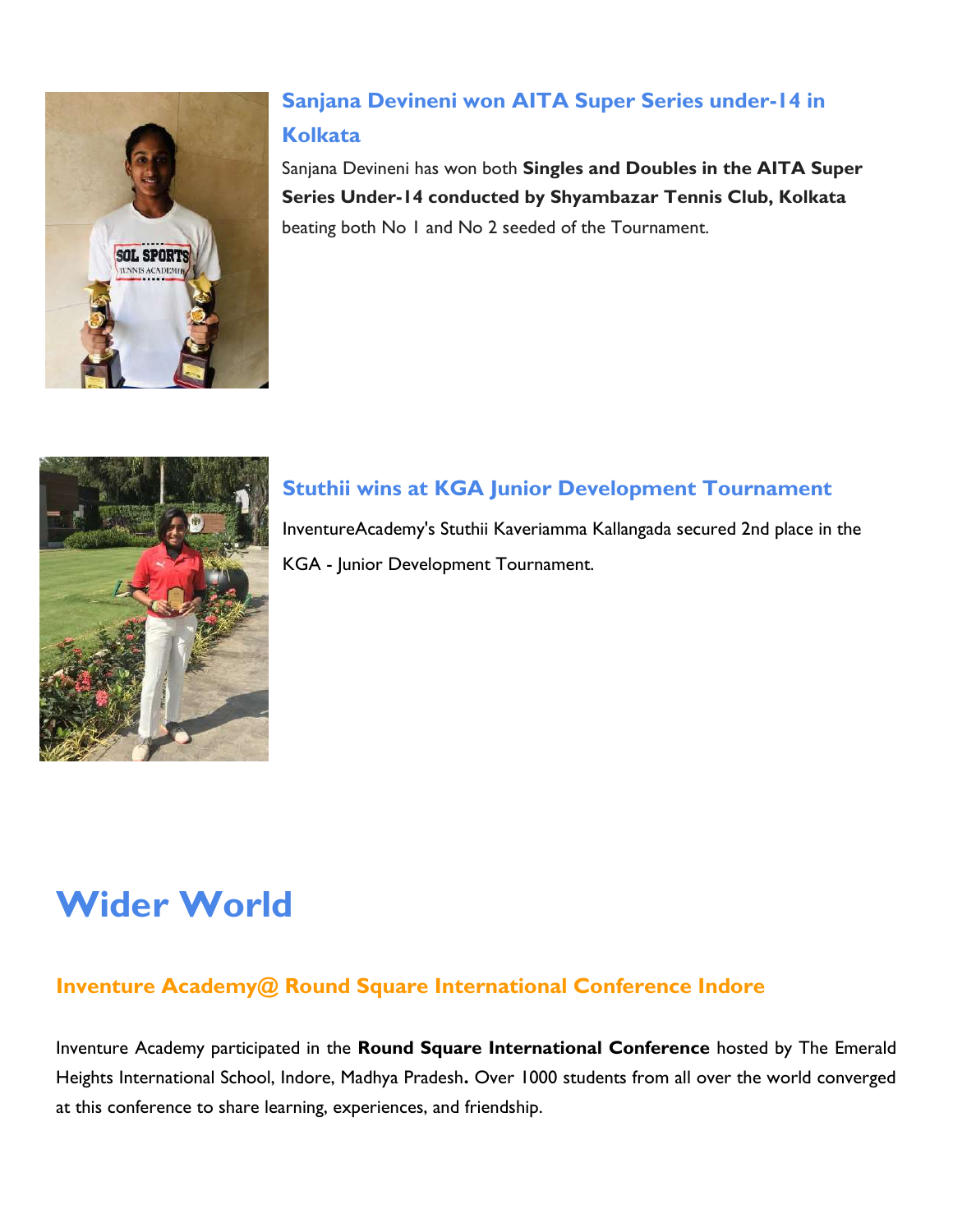The theme of the conference was **Sarvodaya-The World We Wish To See.** Community service, inspirational speakers, historical visits ( Mandu) and activities were the highlights of the conference.

Ayushi Mishra Gr 11 with Maya Satori Nachiappan and Arushi Menon Gr 10 had an excellent exposure to the conference. They had the opportunity to listen to eminent speakers like Dr. Shashi Tharoor and Sophia the humanoid keynote speaker who cleverly pointed out that humans are behaving like robots. In the words of Ayushi Mishra, "The Round Square International Conference was absolutely an incredible experience. I was fortunate to be a part of such an experience where we got to meet so many people from all over the globe and got the opportunity to understand their culture and way of life. I was thrilled to sit through guest lectures from people such as Shashi Tharoor, Sophia (first robot citizen) and Madame Gandhi. Following these lectures we were split into barazza groups where each one of us got a chance to present our opinions and gain perspective on different ideas. I made many friends with unique people and if I get the opportunity I would definitely go again."



# **Field Trips**

Field trips are very valuable learning experiences for children while bringing a lot of joy to the children. Preprimary students went on a field trip to Otter - the Nature's School. The children had an amazing outdoor experience and were able to get close to various animals and enjoy time with nature, at the working farm. They fed the animals, birds and reptiles in a natural environment. The children were also given information about their habitats. This helped the children to be sensitive and empathetic towards animals. After returning to school, they were able to draw pictures related to the farm and express their thoughts as well.

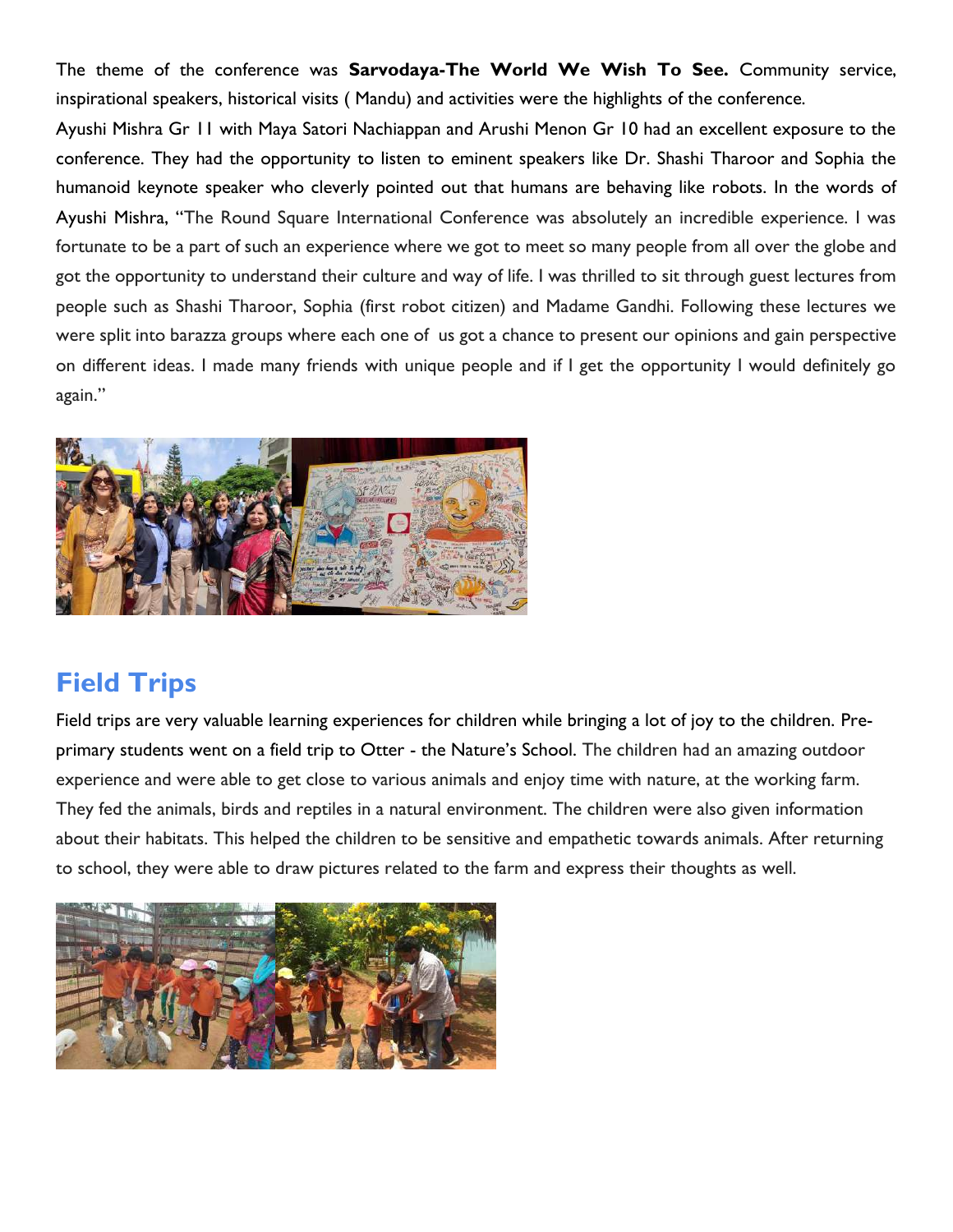#### **Grade 2 at Hippocampus**

As a part of library activity students and teachers of Grade 2 visited Hippocampus at Koramangala. Storytelling was a lot of interactive fun. The children also explored the library and read books with their friends.



### **Field Trip to Hotel Sheraton Grand, Whitefield**

The Kindergarten children from Inventure Preschool as well as Inventure Kindergarten went to Hotel Sheraton Grand Bengaluru Whitefield, Bengaluru. They walked through the kitchens, to see how it works. The children also took part in some cooking activities, such as decorating a cupcake and pizza making, with the chef. This helped the children to build empathy and an understanding of the roles that people play behind the scenes, based on the values of Kindness and Empathy.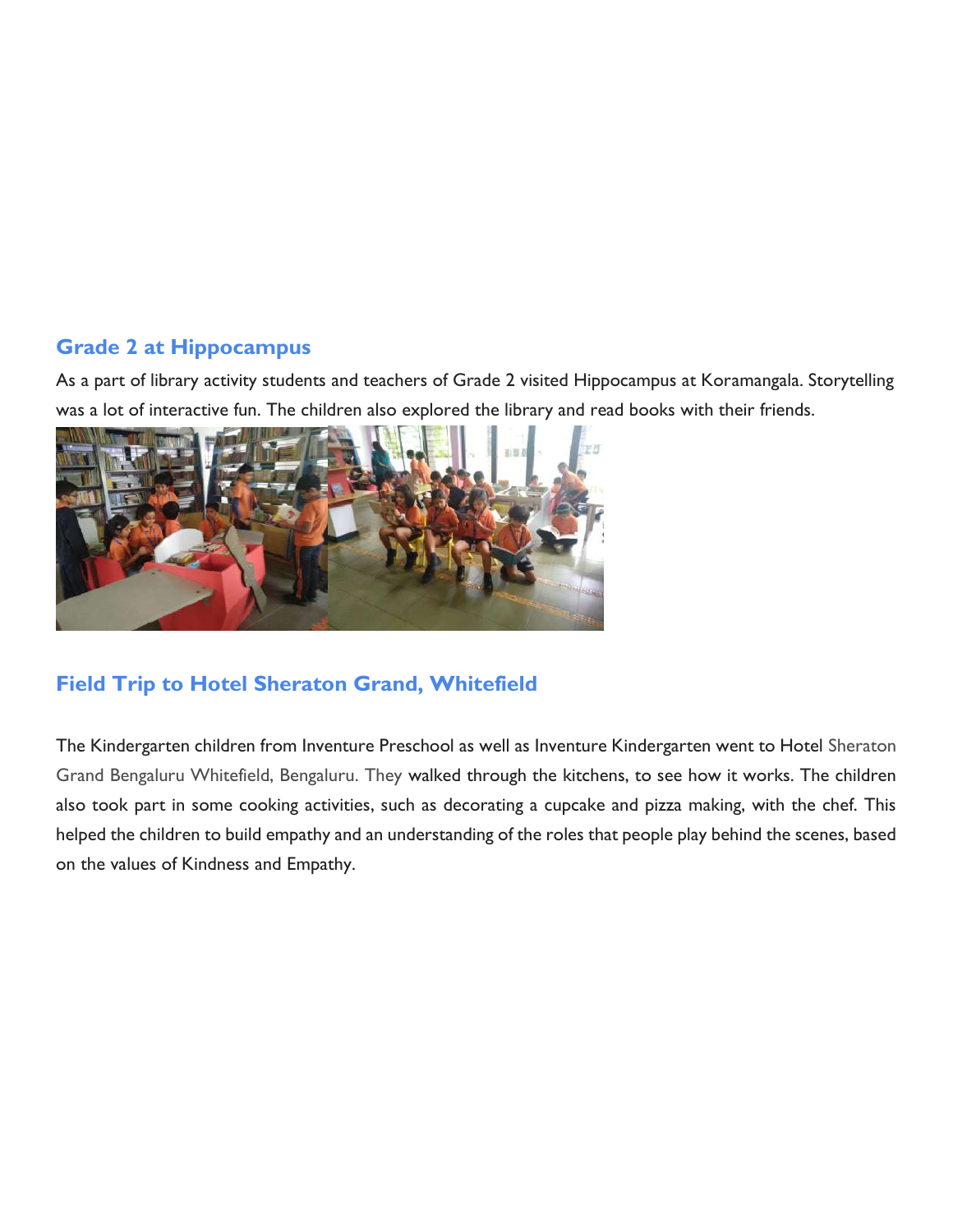# **Campus News**



#### **Inventurer at a Bangalore Little Theatre Production**

Vishwa Aditya Krishnan (Grade 8) acted in a Bangalore Little Theatre Production 'The Boy with no shadow' in aid of the Indian Cancer Society illustrating our core values of maximum exposure and sensitivity. The play is a comic caper, about life on peaceful Venus ruled but a peaceful king and his kind queen where a war mongering general wishes to wage war on Jupiter but his plans are foiled by an invisible boy - the result of drinking a chemical!

# **Assemblies:**



## **Inventure celebrated World Mental Health Day**

Going by the adage 'Making people aware is the first step towards making change' primary school students put up a skit with relevant messages. They touched upon how they can help themselves by reaching out to their parents and teachers or their friends if they

come across anyone suffering from depression or another form of mental illness. Chief guest Dr.Manoj from the White Swan Foundation shared few strategies on how to be mentally healthy: Eat well, Sleep well, Play everyday, Be with people whom you love and Open up and reach out whenever needed. The Middle and Senior School Assembly on Mental Health Day 10 October had guest speaker Dr. Manoj touching upon Global mental health education, awareness and advocacy against social stigma. Kedar Rao shared his own journey with depression and mental health.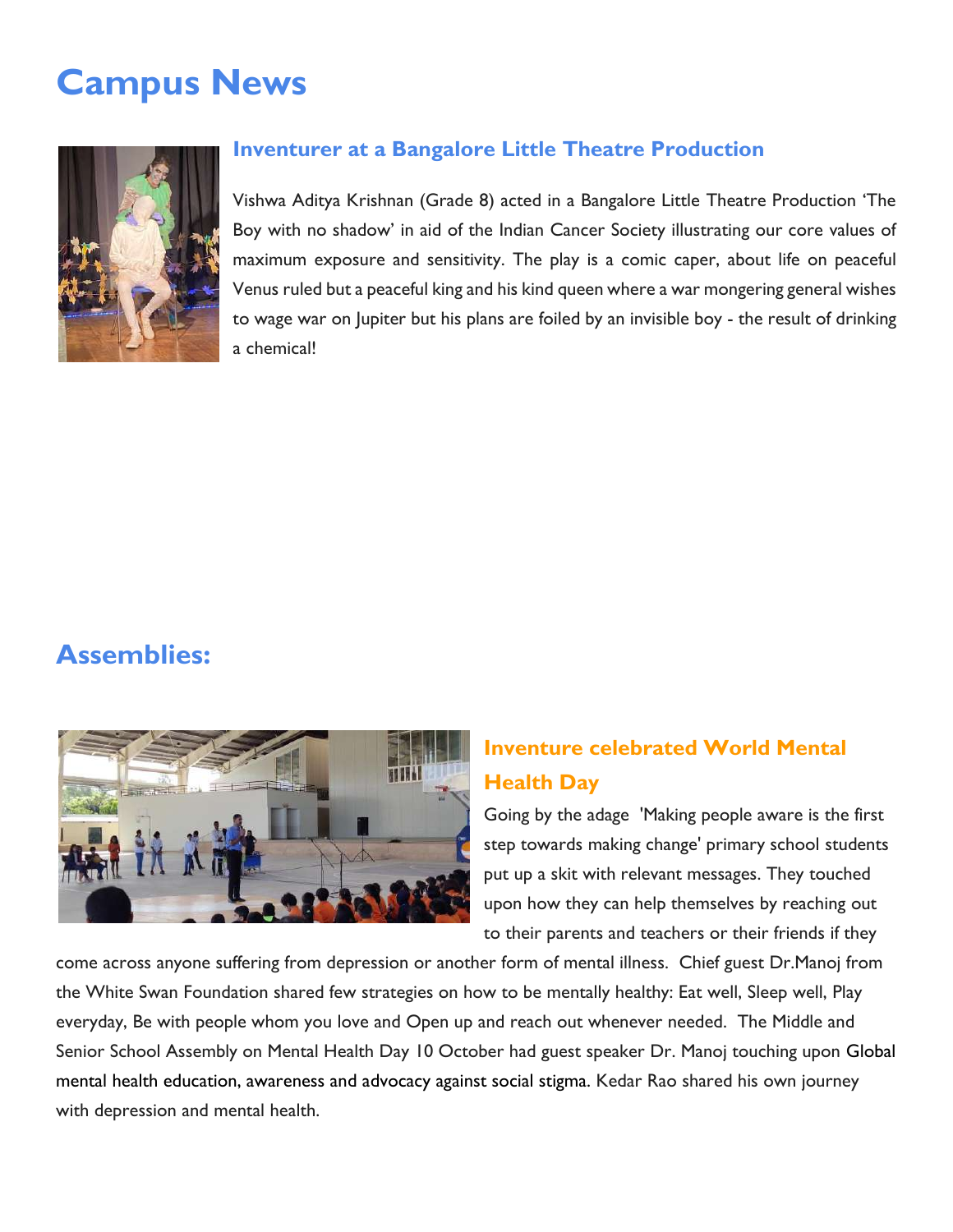

Grade 3C had their assembly with the theme "Nurturing Individuality and Teamwork".



Grade 3D touched upon "Sensitivity" as the theme for their assembly.

# **Awareness Sessions**



**Students of Grades 10 - 12** attended an interactive session by recovering alcoholics from Alcoholics Anonymous. The topics covered included an awareness about addictions, alcoholism, experimenting with alcohol at a young age, impact of peer pressure, sharing their personal journey of dealing with alcohol and their struggles of dealing with alcoholism and rehabilitation.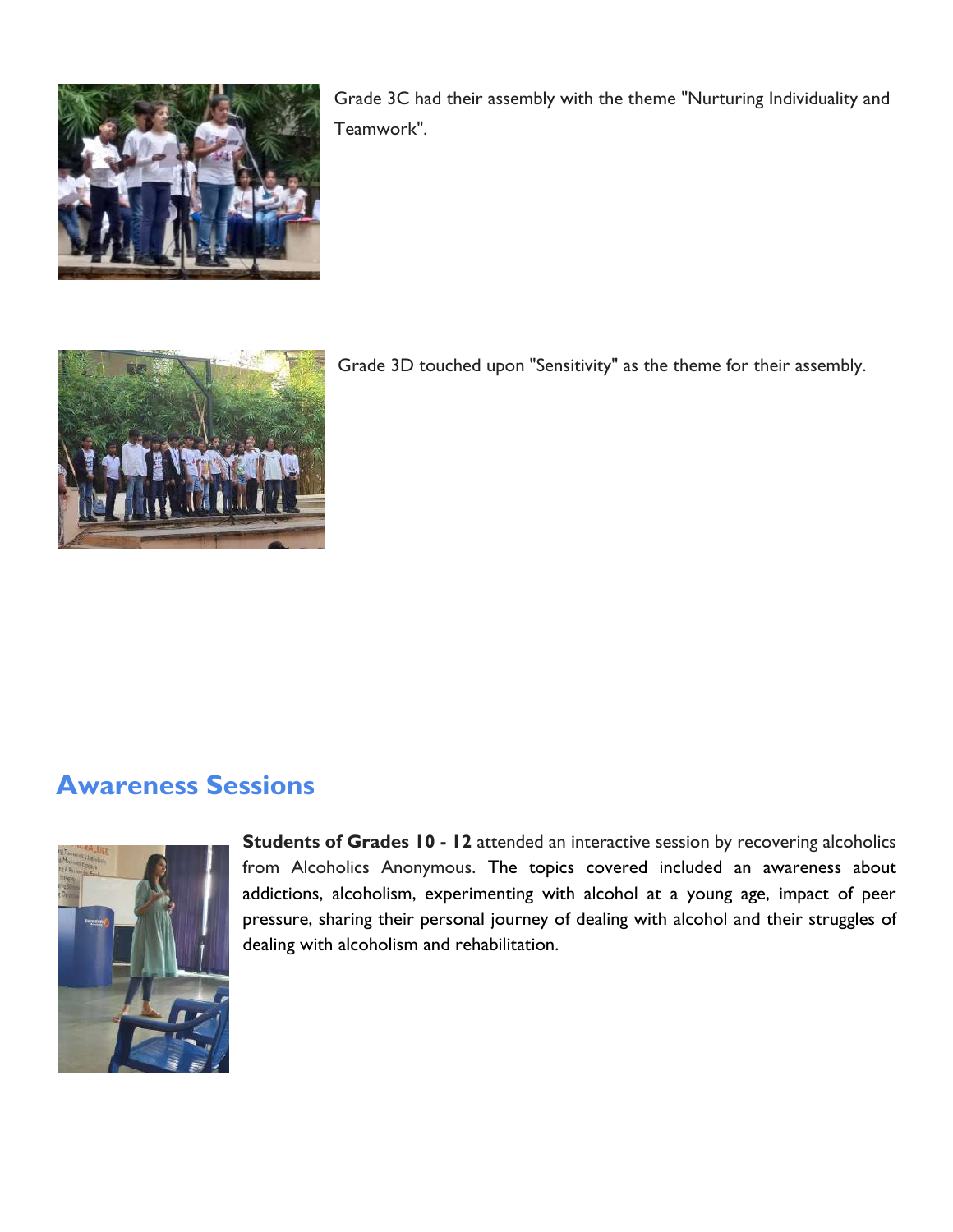

**Grade 5 students** attended an Awareness session on **'Say No To Bullying'** The facilitator engaged the students by highlighting a few areas on the Process and Impact of Bullying. It was conveyed to be aware and equipped with essential skills to deal with bullying behavior both for themselves and as a bystander.



#### **Story Telling by theatre artist Vikram Sridhar**

Story teller and theatre artist Vikram Sridhar organised an excellent story telling session at Inventure Academy. Narrating the story of migratory birds in the North- East region with their rich culture and environment Sridhar had his young audience spellbound. He also narrated the story of Diwali in context of Krishna and Kansa, where he stressed about good and evil actions. In KG he narrated the story of Thirsty Crow and involved the children through repeating the lines, and repetitive action which emphasized

on phonetics and body movement. Sridhar is an IIT and management graduate and had a good corporate career before moving to becoming a full time storyteller inorder to revive our rich heritage and culture.



**Children's Day Inventure style**